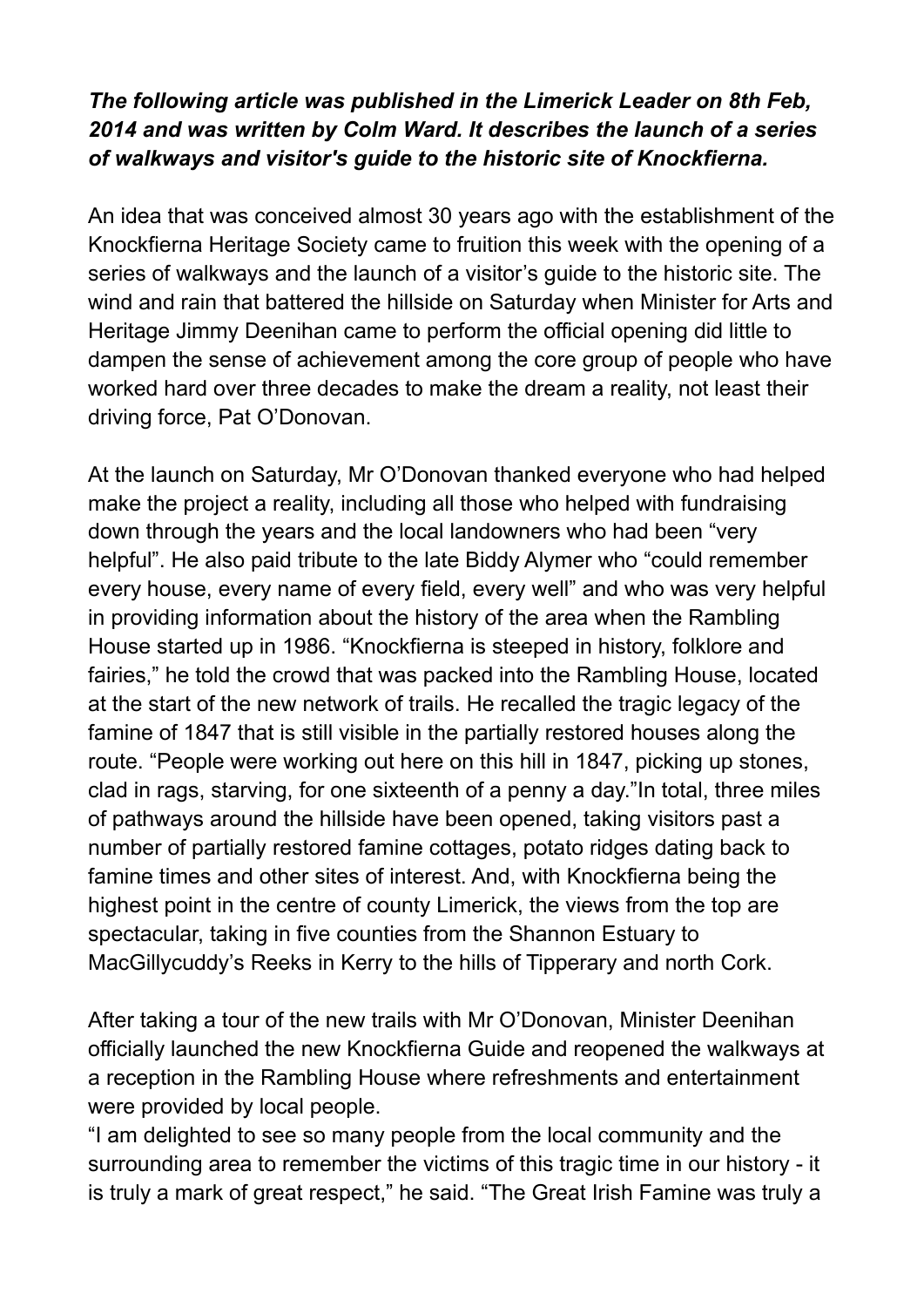tragic time in our history and cannot be compared to any other event in our history. Sadly, Knockfierna was one of the areas which suffered greatly during this time and today's ceremony will be a fitting tribute to those who suffered, died or were forced to emigrate during this time. "The famine had a huge impact economically, socially, culturally and demographically on Irish society, evidence of which can be seen today. In this context the Knockfierna Guide is a superb publication which documents many of these complicated themes and narratives on An Gorta Mór and contributes greatly to our knowledge of this dark period, especially here in the community of West Limerick. "I would like to thank the community in Knockfierna for putting so much work into ensuring that the victims of the famine in Knockfierna and its surrounding area and indeed all famine victims are remembered in a special way here." Minister Deenihan paid special tribute to Mr O'Donovan and the other committee members for "the sterling work done on the site since 1986". "That you have achieved so much without any state assistance is testament to your commitment and hard work in preserving this unique landscape which is central to our history and heritage," he added.

Knockfierna became a refuge for many evicted families who moved to its upper slopes between 1830 and 1845. As a result, it became heavily populated, with a total population of over 600 people and some 123 houses at its peak. However, this population was devastated with the arrival of the famine and by 1901 it had declined to just 91 people in 26 houses. The new guide gives a full description of the area including the location of the prefamine houses, the potato ridges - or lazybeds - from that time, the mass rock, the pre-famine walls and a number of other ancient sites located on the hillside including forts, dolmens, cromlechs and cairns. "You have here a great treasure and a unique landscape and your work in preserving the original walkways has been quite extraordinary. "When one considers all the wonderful features and attractions here in Knockfierna, one begins to realise that you have a unique treasure incorporating the pre-famine village, the prehistoric monuments and the unique flora and fauna," said Minister Deenihan.

Having earlier given a rendition of the song My Father's House - which he dedicated to the "father" of the Rambling House, Mr O'Donovan - the cathaoirleach of Limerick County Council, Cllr John Sheahan, praised the work that was done in restoring the walkways. "It is the tie with the famine that really makes Knockfierna unique," he said. Fine Gael TD Patrick